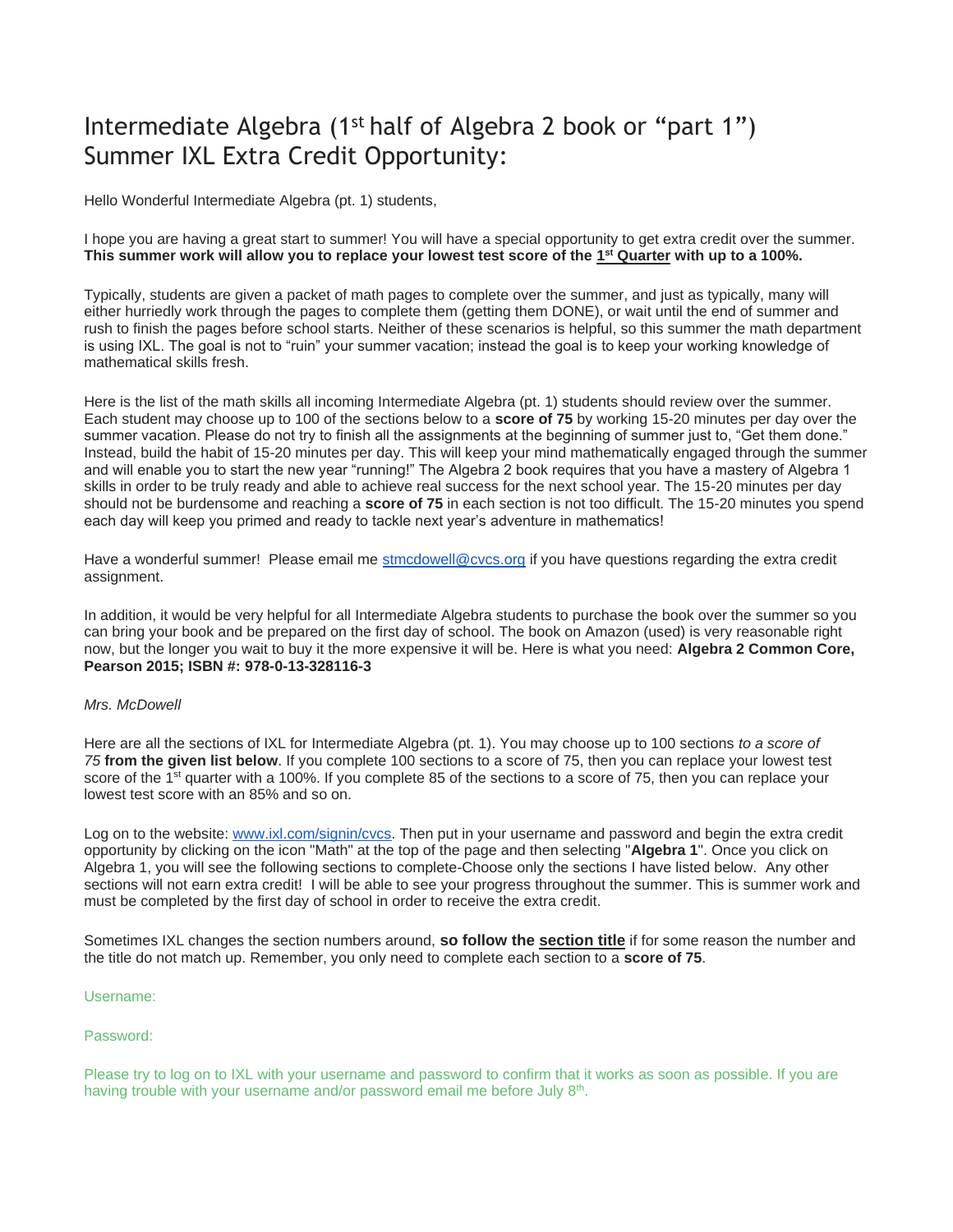# **Solve equations**

- 1. **J.4**[Solve two-step linear equations](https://www.ixl.com/math/algebra-1/solve-two-step-linear-equations)
- 2. **J.5**[Solve advanced linear equations](https://www.ixl.com/math/algebra-1/solve-advanced-linear-equations)
- 3. **J.6**[Solve equations with variables on both sides](https://www.ixl.com/math/algebra-1/solve-equations-with-variables-on-both-sides)
- 4. **J.7**[Solve equations: complete the solution](https://www.ixl.com/math/algebra-1/solve-equations-complete-the-solution)
- 5. **J.8**[Find the number of solutions](https://www.ixl.com/math/algebra-1/find-the-number-of-solutions)
- 6. **J.9**[Create equations with no solutions or infinitely many solutions](https://www.ixl.com/math/algebra-1/create-equations-with-no-solutions-or-infinitely-many-solutions)
- 7. **J.10**[Solve linear equations: word problems](https://www.ixl.com/math/algebra-1/solve-linear-equations-word-problems)
- 8. **J.11**[Solve linear equations: mixed review](https://www.ixl.com/math/algebra-1/solve-linear-equations-mixed-review)

## **Single-variable inequalities**

- 1. **K.2**[Write inequalities from graphs](https://www.ixl.com/math/algebra-1/write-inequalities-from-graphs)
- 2. **K.3**[Identify solutions to inequalities](https://www.ixl.com/math/algebra-1/identify-solutions-to-inequalities)
- 3. **K.4**[Solve one-step linear inequalities: addition and subtraction](https://www.ixl.com/math/algebra-1/solve-one-step-linear-inequalities-addition-and-subtraction)
- 4. **K.5**[Solve one-step linear inequalities: multiplication and division](https://www.ixl.com/math/algebra-1/solve-one-step-linear-inequalities-multiplication-and-division)
- 5. **K.6**[Solve one-step linear inequalities](https://www.ixl.com/math/algebra-1/solve-one-step-linear-inequalities)
- 6. **K.8**[Solve two-step linear inequalities](https://www.ixl.com/math/algebra-1/solve-two-step-linear-inequalities)
- 7. **K.9**[Graph solutions to two-step linear inequalities](https://www.ixl.com/math/algebra-1/graph-solutions-to-two-step-linear-inequalities)
- 8. **K.10**[Solve advanced linear inequalities](https://www.ixl.com/math/algebra-1/solve-advanced-linear-inequalities)
- 9. **K.11**[Graph solutions to advanced linear inequalities](https://www.ixl.com/math/algebra-1/graph-solutions-to-advanced-linear-inequalities)
- 10. **K.12**[Graph compound inequalities](https://www.ixl.com/math/algebra-1/graph-compound-inequalities)
- 11. **K.13**[Write compound inequalities from graphs](https://www.ixl.com/math/algebra-1/write-compound-inequalities-from-graphs)
- 12. **K.14**[Solve compound inequalities](https://www.ixl.com/math/algebra-1/solve-compound-inequalities)
- 13. **K.15**[Graph solutions to compound inequalities](https://www.ixl.com/math/algebra-1/graph-solutions-to-compound-inequalities)

# **Absolute value equations and inequalities**

- 1. **L.1**[Solve absolute value equations](https://www.ixl.com/math/algebra-1/solve-absolute-value-equations)
- 2. **L.3**[Solve absolute value inequalities](https://www.ixl.com/math/algebra-1/solve-absolute-value-inequalities)

## **Data and graphs**

- 1. **N.1**[Interpret bar graphs, line graphs, and histograms](https://www.ixl.com/math/algebra-1/interpret-bar-graphs-line-graphs-and-histograms)
- 2. **N.5**[Interpret box-and-whisker plots](https://www.ixl.com/math/algebra-1/interpret-box-and-whisker-plots)

# **Relations and functions**

- 1. **Q.2**[Domain and range of relations](https://www.ixl.com/math/algebra-1/domain-and-range-of-relations)
- 2. **Q.4**[Identify functions](https://www.ixl.com/math/algebra-1/identify-functions)
- 3. **Q.7**[Evaluate a function](https://www.ixl.com/math/algebra-1/evaluate-a-function)
- 4. **Q.8**[Evaluate a function: plug in an expression](https://www.ixl.com/math/algebra-1/evaluate-a-function-plug-in-an-expression)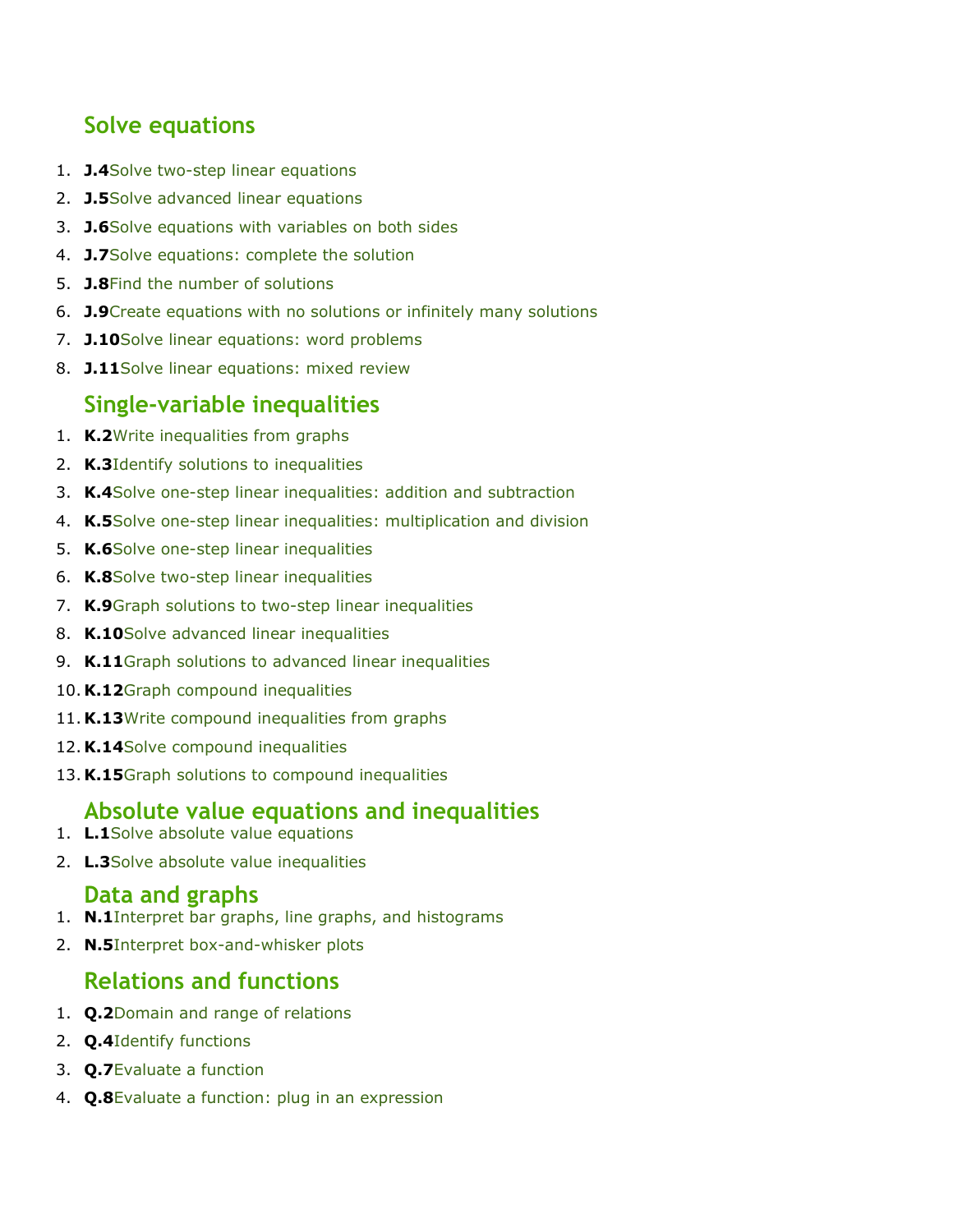# **Linear functions**

- 1. **S.1** [Identify linear functions from graphs and equations](https://www.ixl.com/math/algebra-1/identify-linear-functions-from-graphs-and-equations)
- 2. **S.3** [Find the slope of a graph](https://www.ixl.com/math/algebra-1/find-the-slope-of-a-graph)
- 3. **S.4** [Find the slope from two points](https://www.ixl.com/math/algebra-1/find-the-slope-from-two-points)
- 4. **S.5** [Find a missing coordinate using slope](https://www.ixl.com/math/algebra-1/find-a-missing-coordinate-using-slope)
- 5. **S.6** [Slope-intercept form: find the slope and y-intercept](https://www.ixl.com/math/algebra-1/slope-intercept-form-find-the-slope-and-y-intercept)
- 6. **S.7** [Slope-intercept form: graph an equation](https://www.ixl.com/math/algebra-1/slope-intercept-form-graph-an-equation)
- 7. **S.8** [Slope-intercept form: write an equation from a graph](https://www.ixl.com/math/algebra-1/slope-intercept-form-write-an-equation-from-a-graph)
- 8. **S.9** [Slope-intercept form: write an equation](https://www.ixl.com/math/algebra-1/slope-intercept-form-write-an-equation)
- 9. **S.12** [Linear equations: solve for y](https://www.ixl.com/math/algebra-1/linear-equations-solve-for-y)
- 10. **S.17** [Write equations in standard form](https://www.ixl.com/math/algebra-1/write-equations-in-standard-form)
- 11. **S.18** [Standard form: find x-](https://www.ixl.com/math/algebra-1/standard-form-find-x-and-y-intercepts) and y-intercepts
- 12. **S.19** [Standard form: graph an equation](https://www.ixl.com/math/algebra-1/standard-form-graph-an-equation)
- 13. **S.20** [Equations of horizontal and vertical lines](https://www.ixl.com/math/algebra-1/equations-of-horizontal-and-vertical-lines)
- 14. **S.21** [Graph a horizontal or](https://www.ixl.com/math/algebra-1/graph-a-horizontal-or-vertical-line) vertical line
- 15. **S.22** [Point-slope form: graph an equation](https://www.ixl.com/math/algebra-1/point-slope-form-graph-an-equation)
- 16. **S.23** Point-slope form: [write an equation](https://www.ixl.com/math/algebra-1/point-slope-form-write-an-equation)
- 17. **S.25** [Slopes of parallel and perpendicular lines](https://www.ixl.com/math/algebra-1/slopes-of-parallel-and-perpendicular-lines)
- 18. **S.26** [Write an equation for a parallel or perpendicular line](https://www.ixl.com/math/algebra-1/write-an-equation-for-a-parallel-or-perpendicular-line)

# **Linear inequalities**

- 1. **T.2**[Linear inequalities: solve for y](https://www.ixl.com/math/algebra-1/linear-inequalities-solve-for-y)
- 2. **T.3**[Graph a two-variable linear inequality](https://www.ixl.com/math/algebra-1/graph-a-two-variable-linear-inequality)
- 3. **T.5**[Is \(x, y\) a solution to the system of inequalities?](https://www.ixl.com/math/algebra-1/is-x-y-a-solution-to-the-system-of-inequalities)
- 4. **T.6**[Solve systems of linear inequalities by graphing](https://www.ixl.com/math/algebra-1/solve-systems-of-linear-inequalities-by-graphing)

## **Systems of linear equations**

- 1. **U.1**[Is \(x, y\) a solution to the system of equations?](https://www.ixl.com/math/algebra-1/is-x-y-a-solution-to-the-system-of-equations)
- 2. **U.2**[Solve a system of equations by graphing](https://www.ixl.com/math/algebra-1/solve-a-system-of-equations-by-graphing)
- 3. **U.5**[Find the number of solutions to a system of equations](https://www.ixl.com/math/algebra-1/find-the-number-of-solutions-to-a-system-of-equations)
- 4. **U.8**[Solve a system of equations using substitution](https://www.ixl.com/math/algebra-1/solve-a-system-of-equations-using-substitution)
- 5. **U.10**[Solve a system of equations using elimination](https://www.ixl.com/math/algebra-1/solve-a-system-of-equations-using-elimination)

# **Exponents**

- 1. **V.1**[Exponents with integer bases](https://www.ixl.com/math/algebra-1/exponents-with-integer-bases)
- 2. **V.2**[Exponents with decimal and fractional bases](https://www.ixl.com/math/algebra-1/exponents-with-decimal-and-fractional-bases)
- 3. **V.3**[Negative exponents](https://www.ixl.com/math/algebra-1/negative-exponents)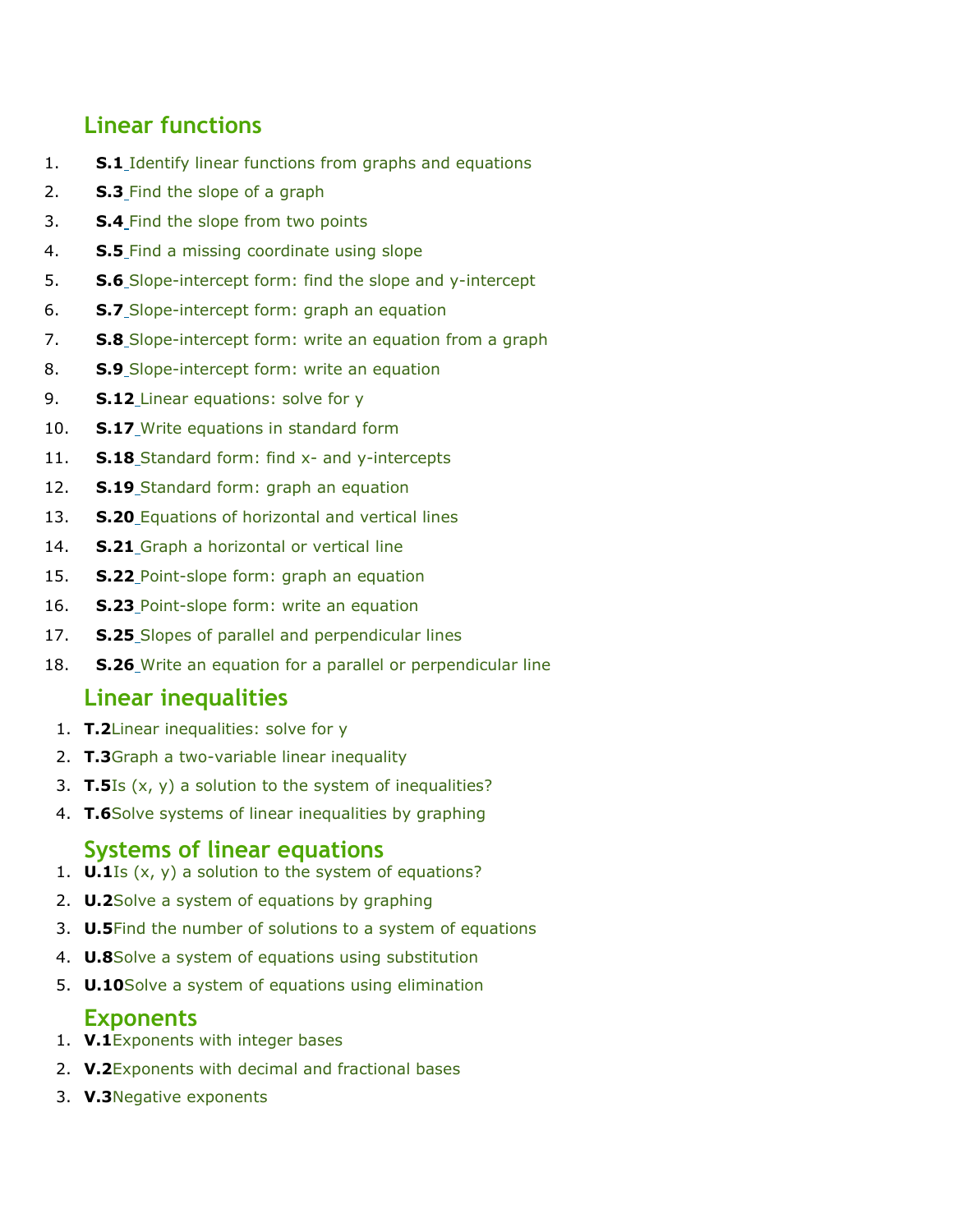- 4. **V.4**[Multiplication with exponents](https://www.ixl.com/math/algebra-1/multiplication-with-exponents)
- 5. **V.5**[Division with exponents](https://www.ixl.com/math/algebra-1/division-with-exponents)
- 6. **V.6**[Multiplication and division with exponents](https://www.ixl.com/math/algebra-1/multiplication-and-division-with-exponents)
- 7. **V.7**[Power rule](https://www.ixl.com/math/algebra-1/power-rule)
- 8. **V.8**[Evaluate expressions using properties of exponents](https://www.ixl.com/math/algebra-1/evaluate-expressions-using-properties-of-exponents)
- 9. **V.9** [Identify equivalent expressions involving exponents I](https://www.ixl.com/math/algebra-1/identify-equivalent-expressions-involving-exponents)
- 10. **V.11** [Evaluate integers raised to rational exponents](https://www.ixl.com/math/algebra-1/evaluate-integers-raised-to-rational-exponents)

## **Exponential functions**

- 1. **X.1**[Evaluate an exponential function](https://www.ixl.com/math/algebra-1/evaluate-an-exponential-function)
- 2. **X.2**[Match exponential functions and graphs](https://www.ixl.com/math/algebra-1/match-exponential-functions-and-graphs)
- 3. **X.3**[Domain and range of exponential functions: graphs](https://www.ixl.com/math/algebra-1/domain-and-range-of-exponential-functions-graphs)

### **Monomials**

- 1. **Y.1**[Identify monomials](https://www.ixl.com/math/algebra-1/identify-monomials)
- 2. **Y.2**[Multiply monomials](https://www.ixl.com/math/algebra-1/multiply-monomials)
- 3. **Y.3**[Divide monomials](https://www.ixl.com/math/algebra-1/divide-monomials)
- 4. **Y.4**[Multiply and divide monomials](https://www.ixl.com/math/algebra-1/multiply-and-divide-monomials)
- 5. **Y.5**[Powers of monomials](https://www.ixl.com/math/algebra-1/powers-of-monomials)

## **Polynomials**

- 1. **Z.1**[Polynomial vocabulary](https://www.ixl.com/math/algebra-1/polynomial-vocabulary)
- 2. **Z.4**[Add and subtract polynomials](https://www.ixl.com/math/algebra-1/add-and-subtract-polynomials)
- 3. **Z.6**[Multiply a polynomial by a monomial](https://www.ixl.com/math/algebra-1/multiply-a-polynomial-by-a-monomial)
- 4. **Z.8**[Multiply two binomials](https://www.ixl.com/math/algebra-1/multiply-two-binomials)
- 5. **Z.9**[Multiply two binomials: special cases](https://www.ixl.com/math/algebra-1/multiply-two-binomials-special-cases)
- 6. **Z.10**[Multiply polynomials](https://www.ixl.com/math/algebra-1/multiply-polynomials)

## **Factoring**

- 1. **AA.1**[GCF of monomials](https://www.ixl.com/math/algebra-1/gcf-of-monomials)
- 2. **AA.2**[Factor out a monomial](https://www.ixl.com/math/algebra-1/factor-out-a-monomial)
- 3. **AA.4**[Factor quadratics with leading coefficient 1](https://www.ixl.com/math/algebra-1/factor-quadratics-with-leading-coefficient-1)
- 4. **AA.5**[Factor quadratics with other leading coefficients](https://www.ixl.com/math/algebra-1/factor-quadratics-with-other-leading-coefficients)
- 5. **AA.6**[Factor quadratics: special cases](https://www.ixl.com/math/algebra-1/factor-quadratics-special-cases)
- 6. **AA.7**[Factor by grouping](https://www.ixl.com/math/algebra-1/factor-by-grouping)
- 7. **AA.8**[Factor polynomials](https://www.ixl.com/math/algebra-1/factor-polynomials)

# **Quadratic equations**

- 1. **BB.1** [Characteristics of quadratic functions: graphs](https://www.ixl.com/math/algebra-1/characteristics-of-quadratic-functions-graphs)
- 2. **BB.6** [Solve a quadratic equation using square roots](https://www.ixl.com/math/algebra-1/solve-a-quadratic-equation-using-square-roots)